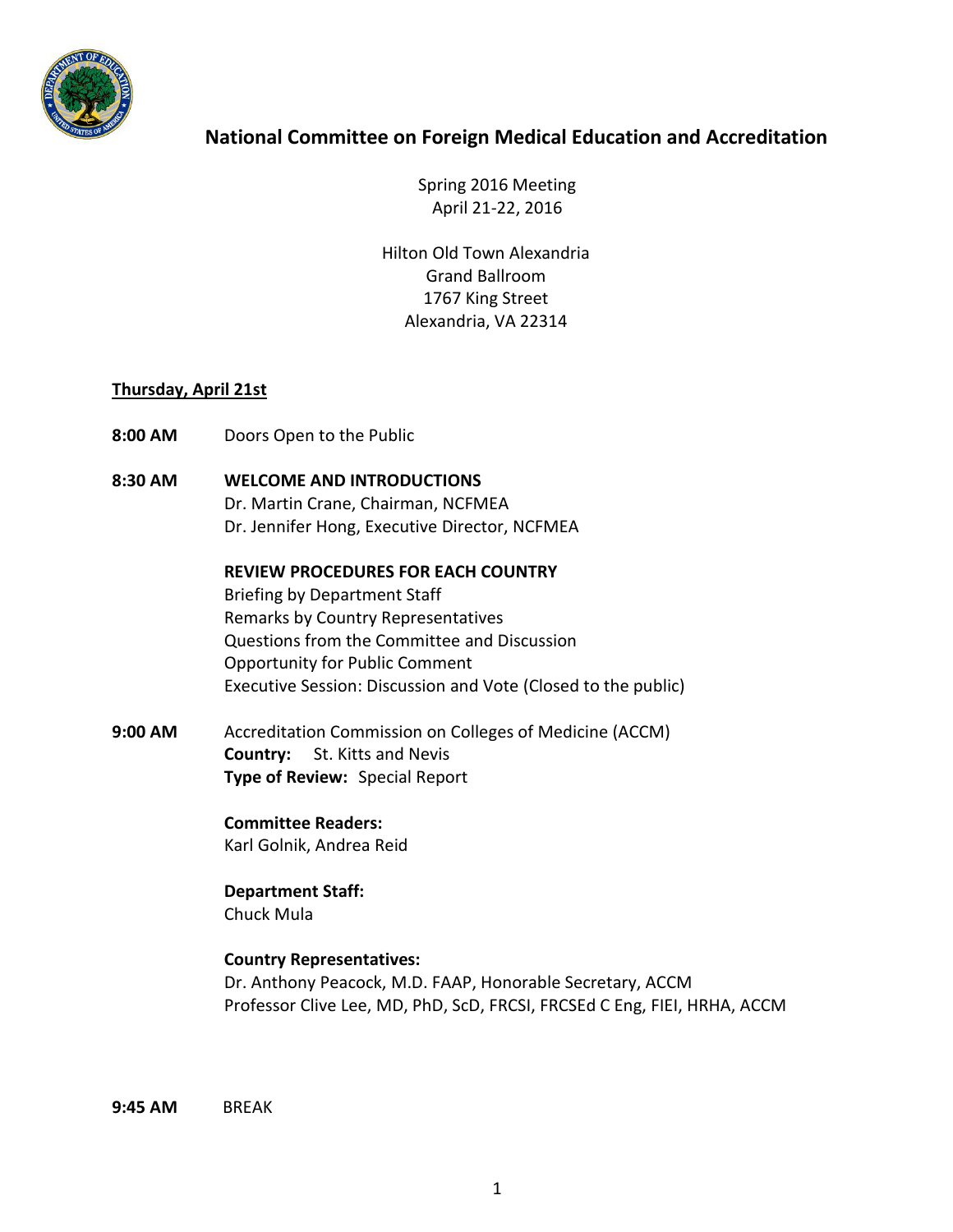**10:00 AM** Caribbean Accreditation Authority for Education in Medicine and other Health Professions (CAAM-HP) **Country:** Grenada **Type of Review:** Redetermination

## **Committee Readers:**  William McDade, Deborah Powell

# **Department Staff:**

Rachael Shultz, Ed.D.

**Country Representatives:**  Mrs. Lorna M. Parkins, Executive Director, CAAM-HP

- **11:00 AM** BREAK
- **11:15 AM** Pakistan Medical and Dental Council **Country:** Pakistan **Type of Review:** Update Report

## **Committee Readers:**

Alice Coombs, Thomas A. Cavalieri

### **Department Staff:**  Chuck Mula

**Country Representatives:** 

- **12:00 PM LUNCH**
- **1:00 PM** Australian Medical Council **Country:** Australia **Type of Review:** Redetermination

**Committee Readers:**  Rad Agrawal, Christie Youssef

**Department Staff:**  Valerie Lefor

## **Country Representatives:**